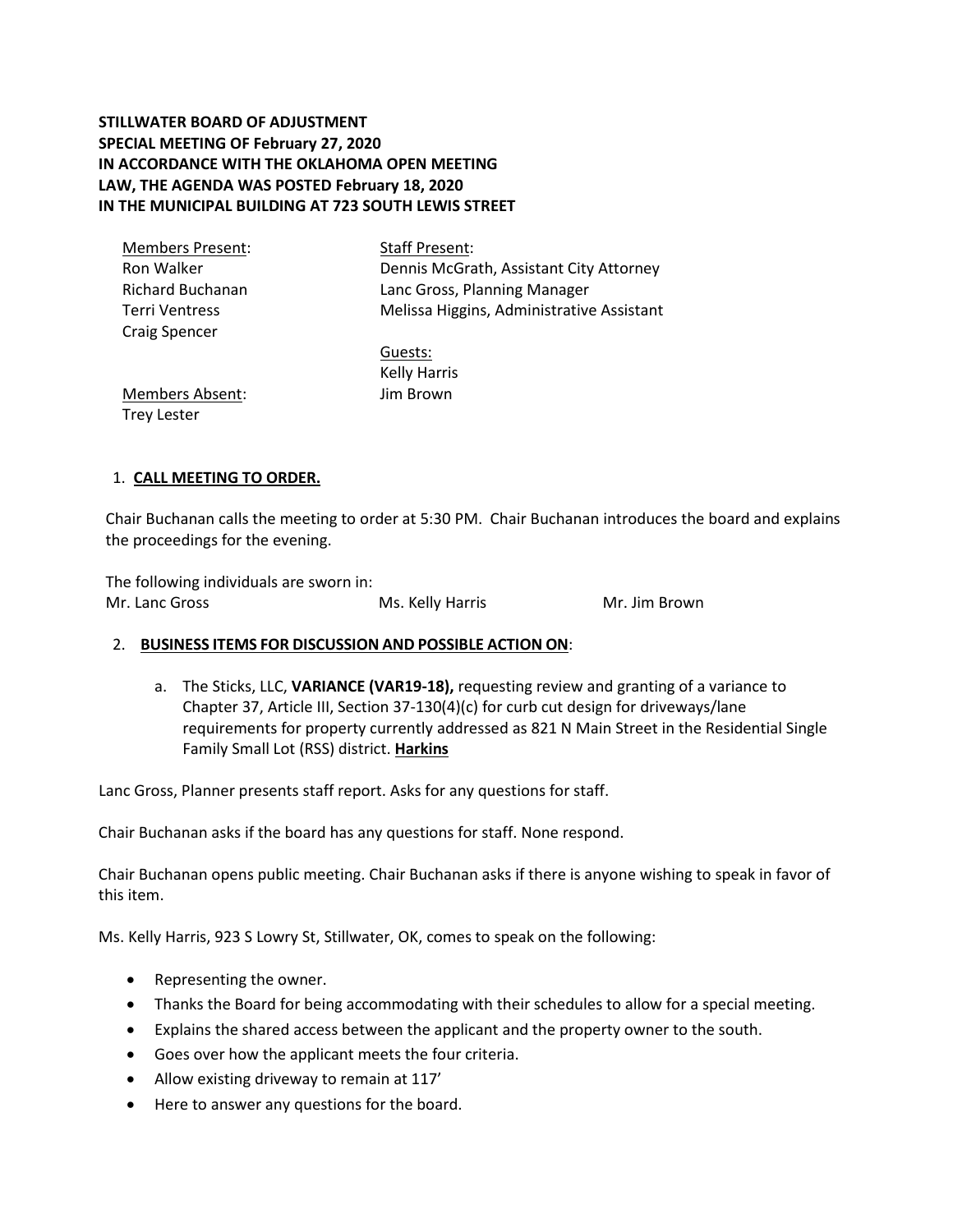Chair Buchanan asks why 117'.

Ms. Harris responds the currently existing cul-de-sac with additional parking and the 117' is the amount of curb opening that abuts the proposed street.

Chair Buchanan asks if they don't intend to put curb across the 117' being mentioned.

Ms. Harris responds that they will be installing mountable curb.

Chair Buchanan asks if they plan to install mountable curb throughout the rest of the development.

Ms. Harris responds affirmatively. Explains that many developers are going to mountable curb so they don't have to tear out and replace a section of curb when putting in a driveway later.

Mr. Spencer asks how the current tenants park in the existing parking on the property to the south currently (ie: straight in).

Ms. Harris responds they park straight in. It's perpendicular all the way around the circle. What's left from applicant's proposed curb line to the adjacent property owner's curb is 43 1/2'. So they have room for the 18' parking space and the 24' back out area. The majority of the tenants will be able to pull straight in and back out and just pull out. There are a few spaces that they may have to use the street just like a normal driveway to back out and then turn to pull away.

Mr. Walker asks what is going on to the east of the curb variance request shown in Ms. Harris' presentation.

Ms. Harris responds there is currently some broken up asphalt. The applicant is maintaining the 27' wide street as shown for fire truck turnaround and drainage that will outlet into the drainage path to the east.

Mr. Walker asks if the mountable curb will stop within that section.

Ms. Harris responds that it will be constructed all the way to the end of the street.

Chair Buchanan asks if the mountable curb will be constructed across the end of the street as well.

Ms. Harris responds no that it will remain open for drainage to exit the street area.

Mr. Walker states that the mountable curb is very practical and would be advantageous for the City as their streets wouldn't get cut up and added on to. Once you have the mountable curb it's hard to define the driveway width.

Mr. Spencer states especially since they call it a "curb cut" but the curb remains the entire way.

Mr. Walker states the only downside to a mountable curb is if it's the type of neighborhood where people will tend to park in the yard. That's why the expressed concern for the section to the east of the curb variance request.

Chair Buchanan asks if the 117' shown would or would not have a mountable curb.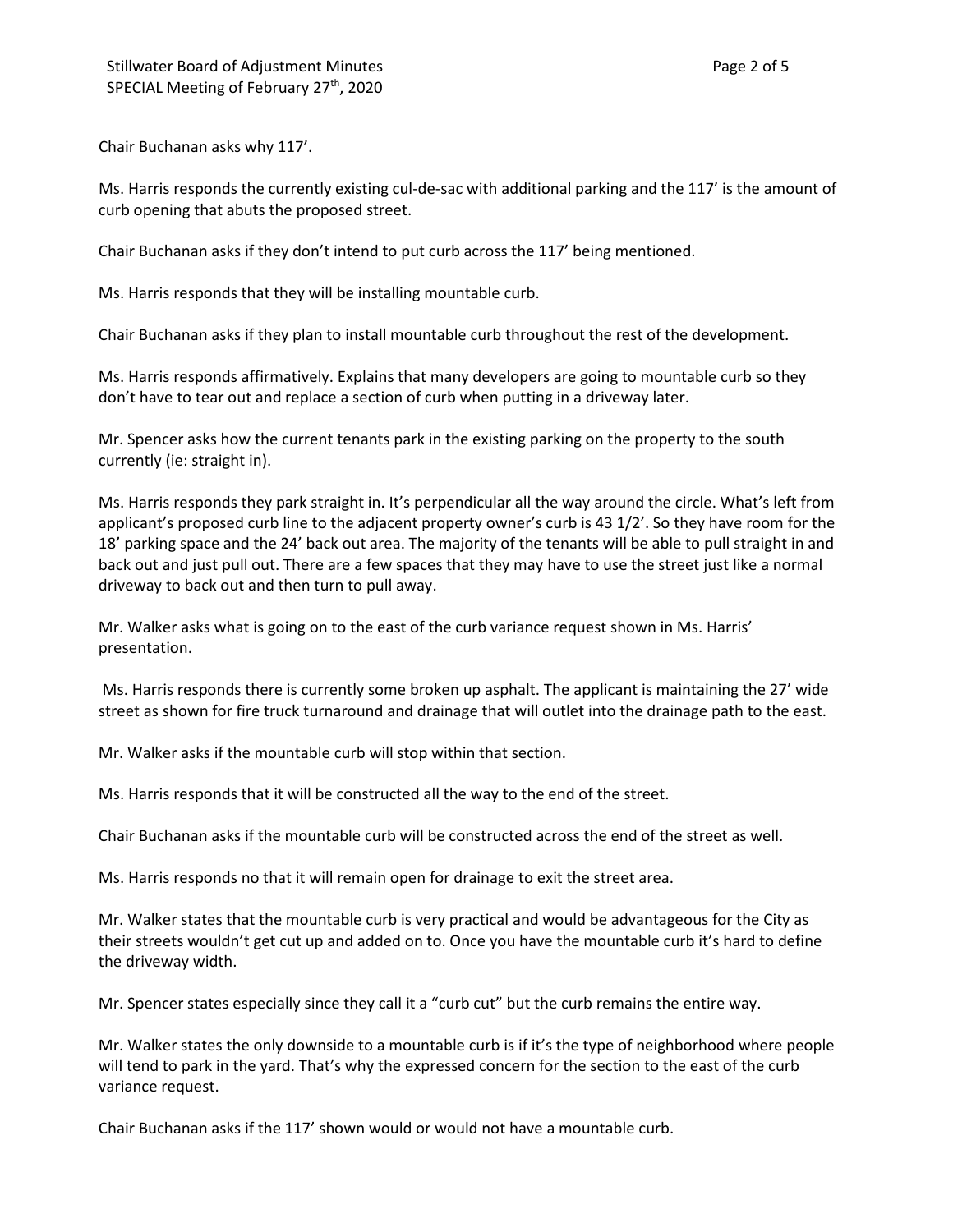Ms. Harris responds that a mountable curb will be in constructed there.

Mr. Buchanan asks how they plan to differentiate between the access and the rest of the street. It appears that they will have a mountable curb from the beginning at Tyler Street all the way to where it truncates and stops. Asks if there is anything that will actually identify that there is a "curb cut" there.

Ms. Harris responds "better paving." Agrees it will be hard to see that definition.

Chair Buchanan asks if they intend to use the existing surface or change it.

Ms. Harris responds that it depends on the condition of the existing surface.

Chair Buchanan responds it isn't in very good shape.

Mr. Spencer states he's still surprised it's called a curb cut.

Ms. Harris states she was surprised as well. She thought it was just driveway width at the property line.

Mr. Spencer states that it must be because they need access to that part of the property so there has to be a "curb cut".

Chair Buchanan asks if being a "curb cut" puts some kind of restrictions or additional rights by being called a "curb cut" for the 117'. It appears to be just like the rest of the south side of the street.

Mr. Walker states it may be considering a "curb cut" where it connects to driveway and here it basically connects the whole distance.

Ms. Harris shows the Board the portion of "driveway to the street".

Mr. Walker states that on the mountable curb on the northern part of the development they will still be required to maintain driveway standards.

Ms. Harris responds affirmatively.

Chair Buchanan asks for any additional questions for Ms. Harris. None respond.

Chair Buchanan asks for any additional people wishing to speak in favor of the item.

Mr. Jim Brown, 3815 W Eagle Creek Dr, Stillwater, OK, comes to speak on the following:

- Owns property to the south
- Allows tenants to come in and park easily
- Will aid in drainage as the property is currently in a lower area.
- There to answer any questions the Board may have.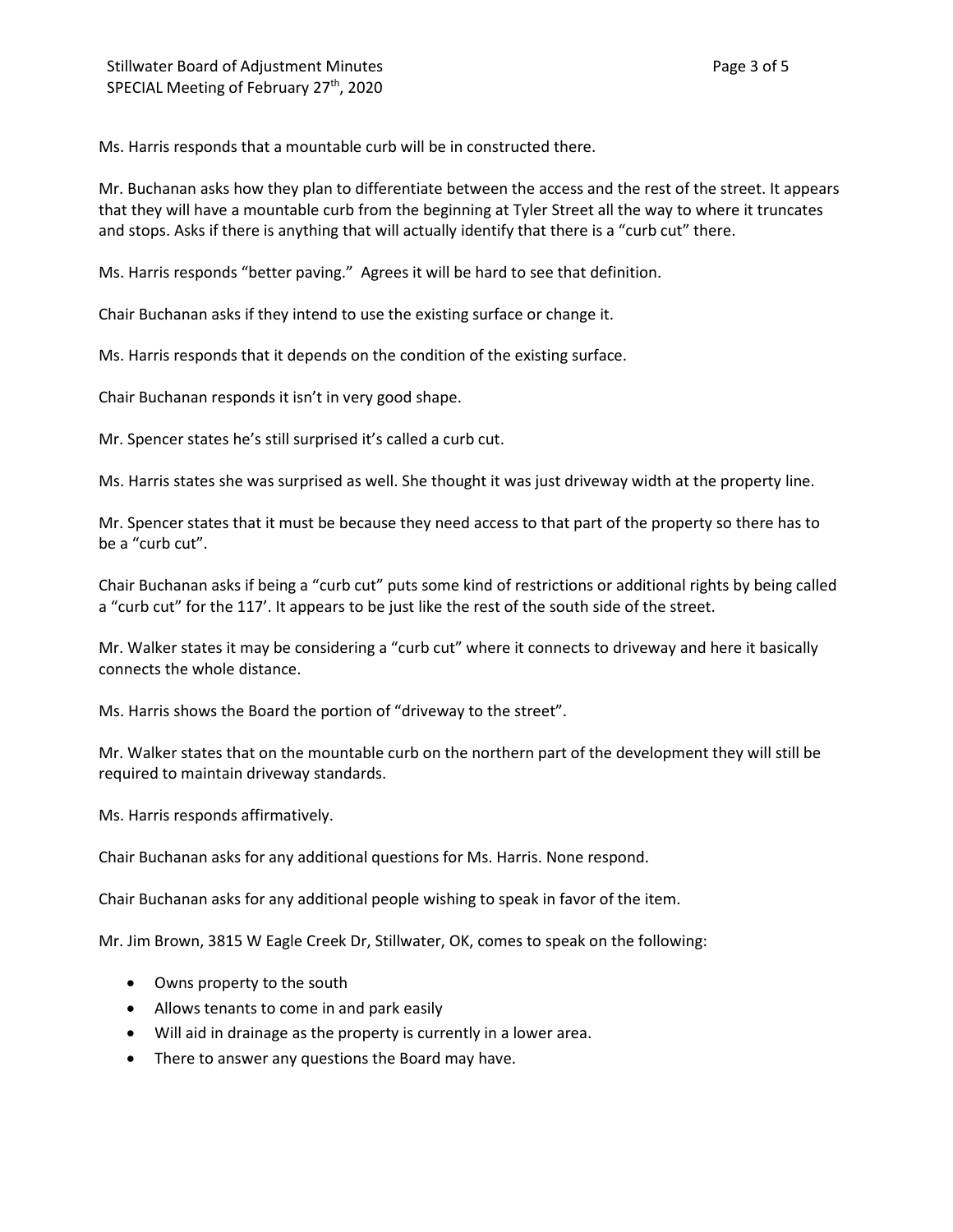Chair Buchanan states that by having the mountable curb on the south side from where the "curb cut" starts all the way to where the street terminates Mr. Brown's tenants will be able to pull across it and utilize all the parking

Mr. Brown agrees that it will be easier for his tenants to pull in and back out once mountable curb is installed. As well as the added assistance with drainage of runoff getting diverted to the east.

Ms. Ventress asks Mr. Brown how long he has been associated with the property to the south.

Mr. Brown responds approximately twenty years.

Ms. Ventress asks that he is pretty familiar with the water flow in that area and that he feels this would be a big improvement.

Mr. Brown responds affirmatively. States it currently drains down the existing driveway and pools in his parking area.

Ms. Ventress asks if he has any other concerns.

Mr. Brown responds no.

Chair Buchanan asks if any others wish to speak in favor of the item. None respond

Chair Buchanan asks if anyone wishes to speak against the item. None respond.

Chair Buchanan closes the public hearing.

Mr. Gross presents staff alternatives. Asks for any questions. None respond

Chair Buchanan opens for Board discussion.

Mr. Spencer states the circumstances seem strange but it does seem like the best solution.

Mr. Walker states that the fact that they are entitled to do mountable curb is what really helps.

Chair Buchanan discusses the application and how it meets the four required criteria.

Mr. Walker moves to approve the variance and that the four criteria have been met. Let the record show the wording from the letter from Keystone Engineering dated December 11, 2019.

#### **Mr. Walker moved, Mr. Spencer seconded to approve the variance request.**

| Roll<br>Call: | Ventress | Lester | Walker | <b>Buchanan</b> | Spencer |
|---------------|----------|--------|--------|-----------------|---------|
|               | Yes      | Absent | Yes    | Yes             | Yes     |

*Time: 27 Minutes*

### 3. **MISCELLANEOUS ITEMS FROM STAFF FOR DISCUSSION AND POSSIBLE ACTION**:

a.Next Board of Adjustment meeting Thursday, March 05, 2020.